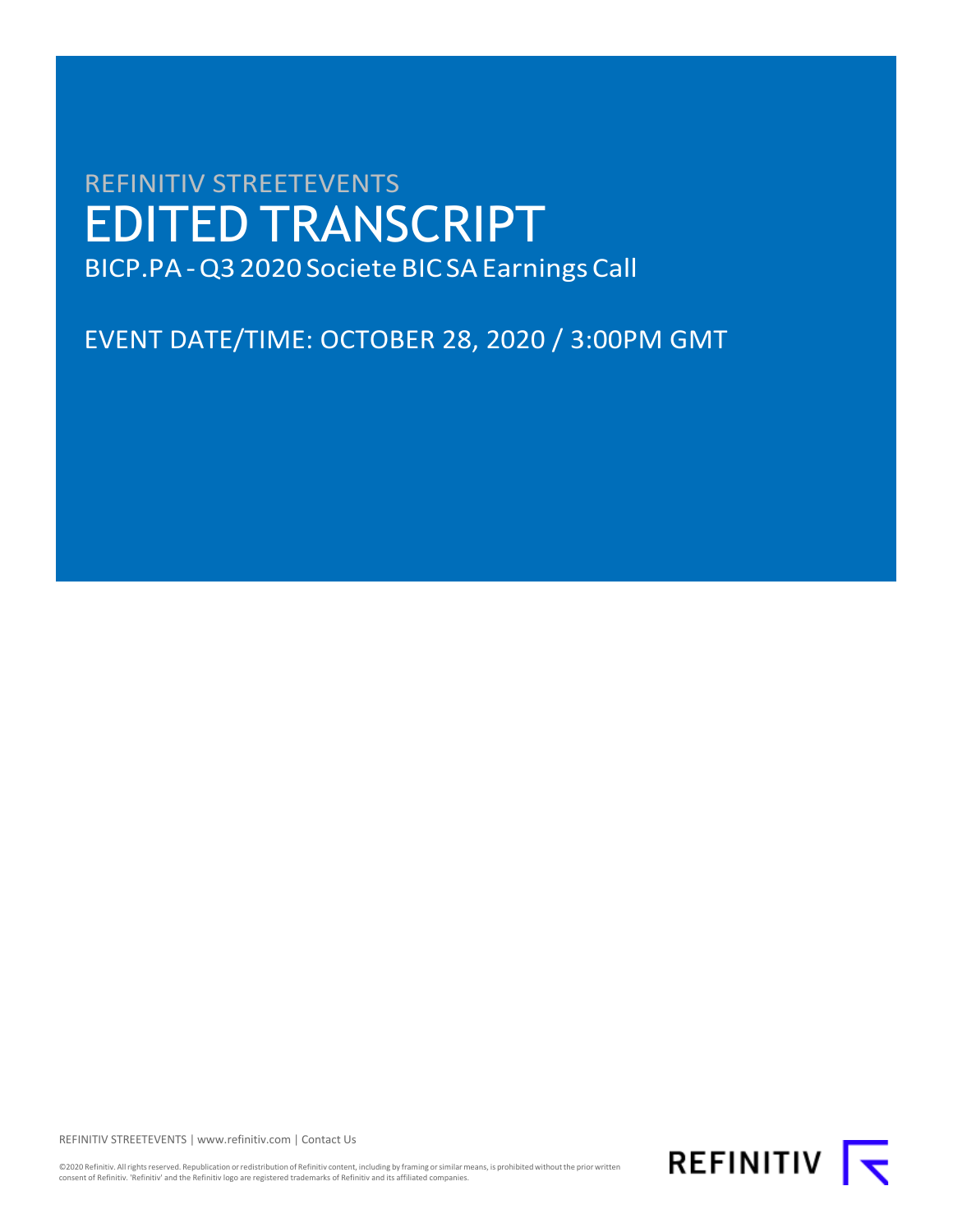## **CORPORATE PARTICIPANTS**

**ChadJ. [Spooner](#page-5-0)** *Société BIC SA - CFO*

**[Gonzalve Bich](#page-1-0)** *Société BIC SA - CEO & Director*

**[Sophie Palliez-Capian](#page-1-1)** *Société BIC SA - VP of Corporate Stakeholder Engagement*

## **CONFERENCE CALL PARTICIPANTS**

**[Charles-Louis](#page-9-0) Scotti** *Kepler Cheuvreux, Research Division - Research Analyst*

**[Nicolas Langlet](#page-7-0)** *Exane BNP Paribas, Research Division - Research Analyst*

## **PRESENTATION**

#### **Operator**

Hello and welcome to BIC Q3 and 9 Months 2020 results. My name is Val, and I will be your coordinator for today's event. Please note, this conference is being recorded. (Operator Instructions)

<span id="page-1-1"></span>I will now hand you over to your host, Sophie Palliez, to begin today's conference. Thank you.

### **Sophie Palliez-Capian** *- Société BIC SA - VP of Corporate Stakeholder Engagement*

Thank you. Good morning, and good afternoon, everyone, and thanks for joining. Our agenda for today, as usual, will be the following: Gonzalve Bich, BIC's Chief Executive Officer, will give an overview of our operational performance during the first 9 months of the year; and then our Chief Financial Officer, Chad Spooner, will take you through our consolidated results in more details. Gonzalve will conclude and open for the Q&A session. Gonzalve, I'll leave you the floor.

## **Gonzalve Bich** *- Société BIC SA - CEO & Director*

Thank you, Sophie. Good day, everyone, and thank you forjoining us. We hope you and yourloved ones are staying healthy and safe during these challenging times.

Before I start our business review, I wanted to note how grateful I am for the resilience and grit our teams have demonstrated in what continues to be a challenging and volatile environment.

Weremainedfocusedonthoseelementsthatwecancontrol.Mostimportantly,thewell-beingofourteammembers,businesscontinuity,including, keeping production running in ourfactories, providing the best possible service to our customers, gaining marketshare and ensuring solid return on our investments. A huge thank you to the BIC team for their laser focus on these elements and the agility and commitment demonstrated through this unprecedented time.

Nowontoourbusinessreview.Whilewe'refacingsignificantheadwindsrightnow,I'mencouragedbyourthirdquarterresults.Weareweathering current conditions and seeing progress in areas where we have put substantial focus. First, we regained momentum in Europe and North America, primarily fueled by our Lighter business. In Europe, we saw robust growth, notably in Russia, Germany and France as in-store traffic picked up during the summer.

More importantly, our Lighter net sales grew double digits in the U.S., boosted by replenishment orders from convenience stores and a target mid-single digit price adjustment. We also continued to outpace the Utility Lighter marketin the U.S., gaining 3.8 points value share, putting us at nearly 60% of total value market share for this year.

<span id="page-1-0"></span>

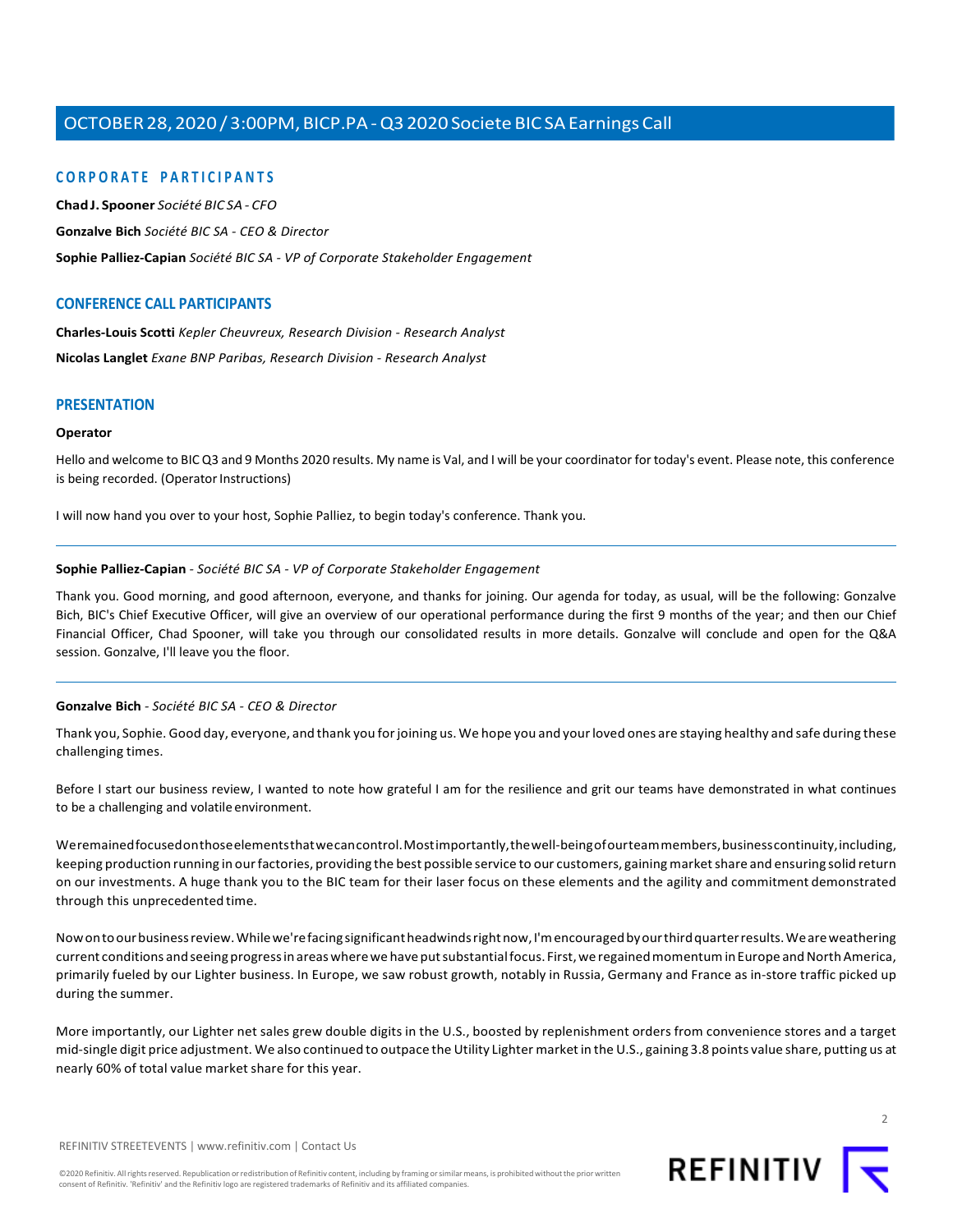This strong performance is a result of our determination to leverage consumer loyalty and love for the BIC brand. We have seen resilience in Shavers as well. In the U.S., we are seeing consistent share gains this year, and in Brazil, we are hitting new record market share highs. Stationery was more difficult with mixed results for the Back-to-School season across our geographies, driven by the uncertainty around the timing of the start of the school year and prevalence of hybrid and remote learning models. Bright spots were in the U.K., where we moved up to the #1 position in Stationery; and in France and Spain, where we maintained our lead as the top stationery brand in these markets. This success was the result of great visibility in stores, driven by efficient merchandising and displays. In contrast to the U.S. market, where merchandising was more limited due to COVID constraints in store. E-commerce, we're happy with our results. We have achieved 15% growth in Net Sales year-to-date, driven by pure players, marketplaces and direct-to-consumer channels for Lighters and Shavers. We continue to accelerate. This is a 6% improvement in our growth trajectory versus last quarter. So overall, I'm pleased with our ability to outperform our markets by gaining or maintaining share across all categories.

This is good progress, but I recognize that we have a lot more to do. We operate in many challenging markets like India, Mexico and other markets where the pandemic is still in full force and factors like mobility restrictions, lockdown periods and high unemployment sharply affect the economy and buying power of theircitizens.

And on our Stationery category has seen dramatic shifts in consumer habits, which has driven down demand. These are steep hills to climb, but I am confident that our new operating model will enable us to work in a way that helps offset these challenges.

I'd like to walk you through a few elements of our operating model that will help usto build on our momentum. The first is consumer centricity. From product development to packaging and promotion, we're increasing our focus on what the consumer wants through deeper investments in innovation, research andinsights.

A good example of this is our EZ Reach Utility Lighter, which was launched in the U.S. in June. Keeping the consumer in mind, we created the ultimate lighter for all lighting occasionsto solve the biggest complaint we heard in the category about noncompliant lighters, burnt fingertips. Our EZ-Reach lighter combines a new optimal wand length of a multipurpose lighter with the convenient size of a pocket lighter, making hard to reach places, a thing of the past.

The second element isincreased efficiency. Throughout our organization, we continue to find waysto be more efficient in the way we work and operate.

In the third quarter, some meaningful examples were our shift to an indirect model in selected Latin American countries, which will help us be more effective from a selling perspective, more cost-efficient and increase overall, our return on investment in the region.

Another example is the Djeep integration, which is happening with great speed and will allow us to capitalize on synergies quickly.

Lastly, there is discipline. What I mean when I say discipline in this context is our focus on operating cash flow. We're taking a very disciplined approach to cash conversion. We improved working capital by EUR 71 million at the end of September, and through rigorous management of our operating expenses, we're on track to deliver the actions we announced back in May.

To wrap up, before I move on to our operational trends, our transformation is gaining momentum. We are becoming more agile and innovative. We are persisting despite the impacts of the pandemic, gaining or maintaining market share across our categories.

As we look ahead, we willrely on our core strengths, our brand, manufacturing efficiency and commercial excellence and solid financial position, and invest in areas of growth in our existing categories and in adjacent markets.

We look forward to sharing much more detail on how we'll do this at our upcoming Capital Markets Day on November 10.

Let me now comment in more detail our operating results for the third quarter and 9 months of 2020. 9 months 2020 net sales were down 13.2% on a comparative basis at EUR 1.2178 billion. 9 months normalized income from operations margin was 14.5%, while normalized EPS group share was EUR 2.92, down 25.7%.

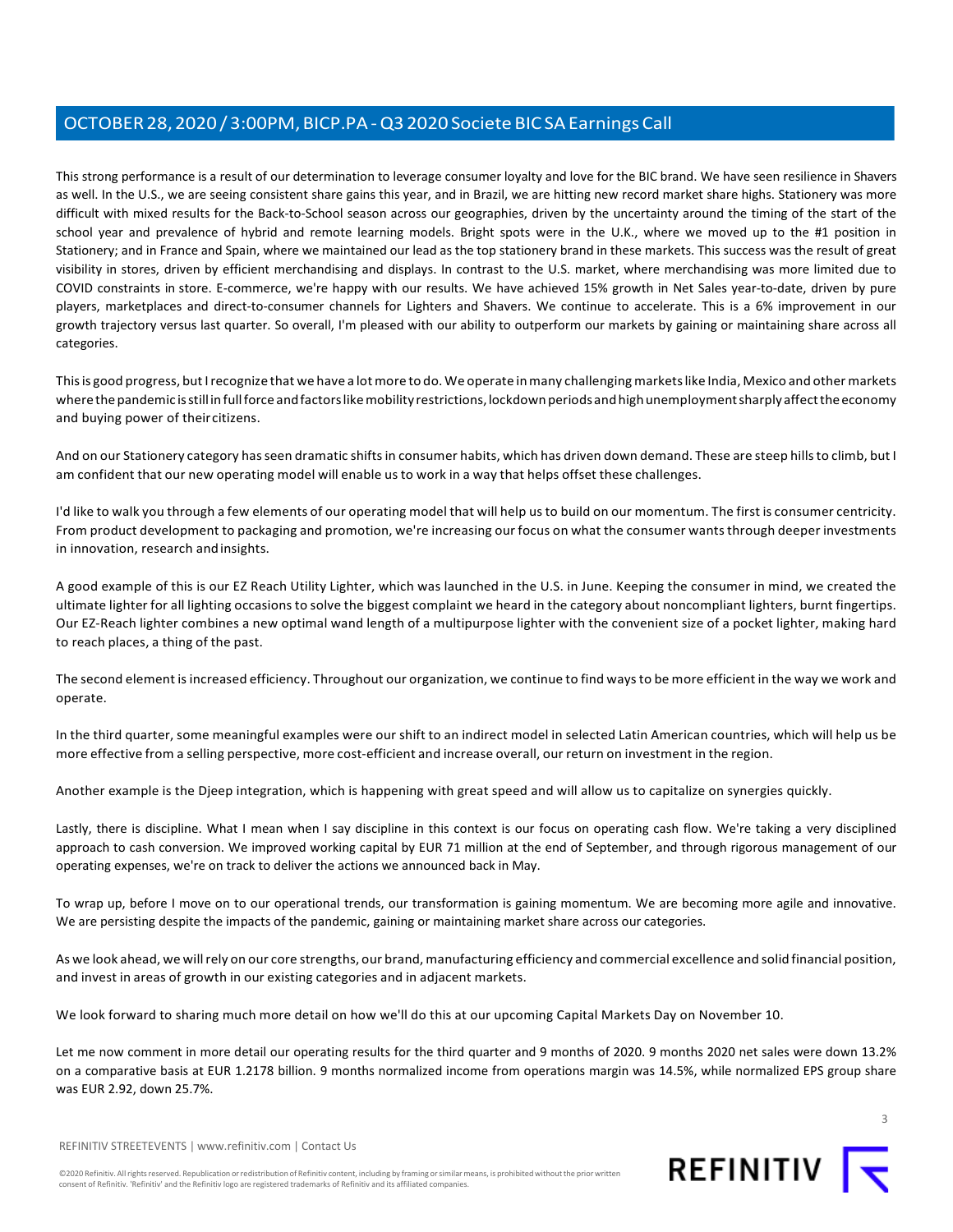Our third quarter net sales decreased 3.5% on a comparative basis, reaching EUR 441.9 million. Normalized income from operations margin was strong at 18.9%, driven by the solid performance in Lighters and OpEx reductions, in line with our cost reduction programs.

At the end of September, we generated EUR 231.3 million of net cash from operating activities, and our net cash position stood at EUR 128.1 million.

Last quarter, we discussed our approach of focusing on what we can control, which concentrated on gaining and/or maintaining market share. I'm proud to say that BIC has increased or maintained market share year-on-year in 8 out of 10 of our businesses, spanning across all categories and multiple regions.

Now let's take a closer look at our operational performance, beginning with Stationery.

Stationery continued to be negatively impacted by the COVID-19 pandemic. As I mentioned earlier, consumer habits fundamentally changed due to lockdownmeasures,where an increasing number of people worked fromhome and parentsspenttimewith their children at home playing and learning.

We expect these new consumer habits to persist, and this will lead to long-term structural changes in the way they shop our products and the category broadly. Our customers were also significantly affected, especially superstores and office suppliers in Europe and North America. In Latin America, India and Africa, which accounted for 64% of our Stationery category year-to-date net sales decline, the traditional trade remained highly exposed to lockdowns and supply chain disruptions.

In Europe, the overall Stationery market was down mid-single-digit in value for the Back-to-School season, despite the majority of countries resuming their school year on schedule in early September.

BIC was able to outperform the market, gaining share in both France and Spain. Our teams did a tremendous job in driving continued success online, as we've doubled our Amazon business in the U.K., Italy and Spain versus last quarter.

As mentioned earlier, I'm also proud to see that BIC has become the #1 manufacturer in the United Kingdom during the Back-to-School season this year, gaining 1.9 points of value market share. Our strong focus on executional excellence is paying off.

Due to delayed school returns in North America, the Back-to-School season shifted to the second half of September. BIC showed strength, gaining share in value in our core segments and maintaining share in e-commerce through solid online performance with pure players. However, our year-to-date and third quarter netsales were impacted by lower post Back-to-Schoolreplenishment orders and the decline in the office products channel.

ThiswasslightlyoffsetbythesuccessofournewproductssuchasBodyMarkFineTipandKidsColoring.LatinAmericaremainedextremelydisrupted by the pandemic. Mexico's Stationery market was halved in value during the Back-to-School season as schools returned purely online and are not planning to return to the classroom until March of 2021.

This has dramatically impacted sell-out, prompting retailers to cancel orders. Similarly, in Brazil, key customers are faced with inventory management issues, following nearly 6 months of reduced activity. In India, the overall trading environment remains extremely volatile, as I mentioned earlier.

Cello's 9 months domestic net sales are 1/3 of last year's. Both India's modern and traditional trade channels have been negatively impacted by school and office closures as well as restrictions on selling nonessential products during the period.

Looking now at our performance in Lighters. Net sales recovered in major markets during the third quarter regardless of low in-store traffic and some convenience store closures during lockdown. The recovery was driven by robust commercial execution, ongoing distribution gains in the Modern Mass Market channel and e-commerce growth.

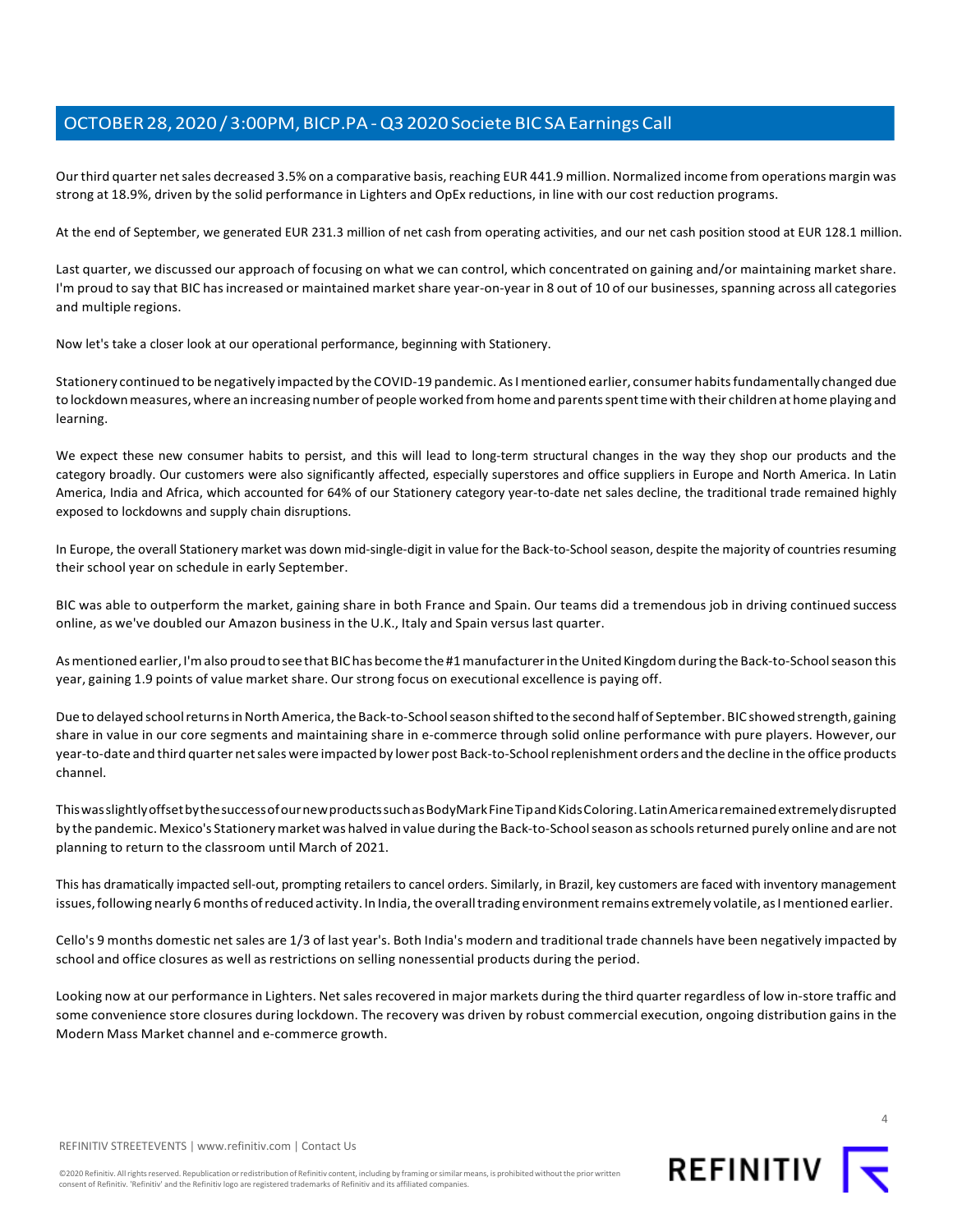In Europe,strong performance in the third quarter was driven by new listingsin Germany and Russia in the Modern Mass Market channels as net sales increased by over 20% in both countries.

In France, we also grew during the quarter with the end ofthe total lockdown period. In North America, Lighter netsales grew double-digit versus last year in the third quarter, driven by replenishment orders from both the measured and unmeasured channels and complemented by the June price adjustment.

Our new EZ-Reach lighter is already performing very well, gaining 0.5 point of total value market share since its launch, just 7 weeks ago.

In the last 3 months, The U.S. Pocket Lighter market has seen a positive trend in both the Modern Mass Market and convenience channels, driven by the return of in-store traffic during the summer and increased traditional cigarette sales due to e-cigarette restrictions.

Additionally, stay-at-home orders during the pandemic drove increases in lighting occasions like barbecues, candles and all sorts of outdoor occasions, which were a way for consumers to come together during these difficult times, resulting in increases in lighter household consumption.

In this context, BIC outperformed the market in both volume and value, gaining 1.4 points and 0.9 points,respectively. The Utility Lighter market continued to see growth as at-home cooking and grilling continues to be the trend, growing 27.4% year-to-date September in value and 31.1% during the third quarter.

The U.S. Utility Lighter gained 3.8 points in value market share year-to-date. At BIC, safety remains a top priority to ensure the well-being of all our consumers. This is why I'm pleased to note that as of July of this year, in the U.S., competitive lighter imports, which have not gone through BIC's rigorous safety checks, are down close to 30% due to our legal wins and lobbying efforts to stop the importation of imitation unsafe lighters.

In Latin America, Brazil drove the third quarter's growth, following a good recovery trend in sellout and the price adjustment executed across all channels. ThiswaspartiallyoffsetbyMexico'slockdownstillnegativelyaffectingthe convenience channel andreplenishmentordersattraditional trade customers.

Moving to our Shaver category performance. The market reflectsthe pandemic consumer habit of people shaving less while at home more. We concentratedongainingmarketshareandsucceededindoingsoinallgeographies.Thisaccomplishmentcanbeattributedtoourvalueproposition and the success of new products in both the female and male segments.

Despite a declining market, Shavers performed well in Europe, mainly due to the U.K., where we gained 0.7 points in value share from distribution gains. And while the U.S. one-piece market declined by 6.7% in value on a year-to-date basis, we won 1.1 point share in the U.S. one-piece Shaver market, reaching 29.2% market share in value.

This success can be attributed to the launch of new products, such as BIC Soleil Sensitive and our core range. I'm pleased to see that BIC is now #1 in one-piece shaving with 35% market share in volume.

We saw similar successin e-commerce with consumersshifting to online orders. BIC grew over 100% in net sales, thanksto Soleil collection and Flex 5 Hybrid.

Us, our new gender neutral refillable shaver, also had promising results at Dollar General.

In Latin America, I'm delighted to say, we have hit a historical record of 22.7% market share in value in Brazil, driven by our three-blade and hybrid offerings.

Additionally, we benefited from increased distribution in Argentina.

This ends the review of our operational performance, and I'll now hand it off to Chad to take you through our consolidated financial figures.

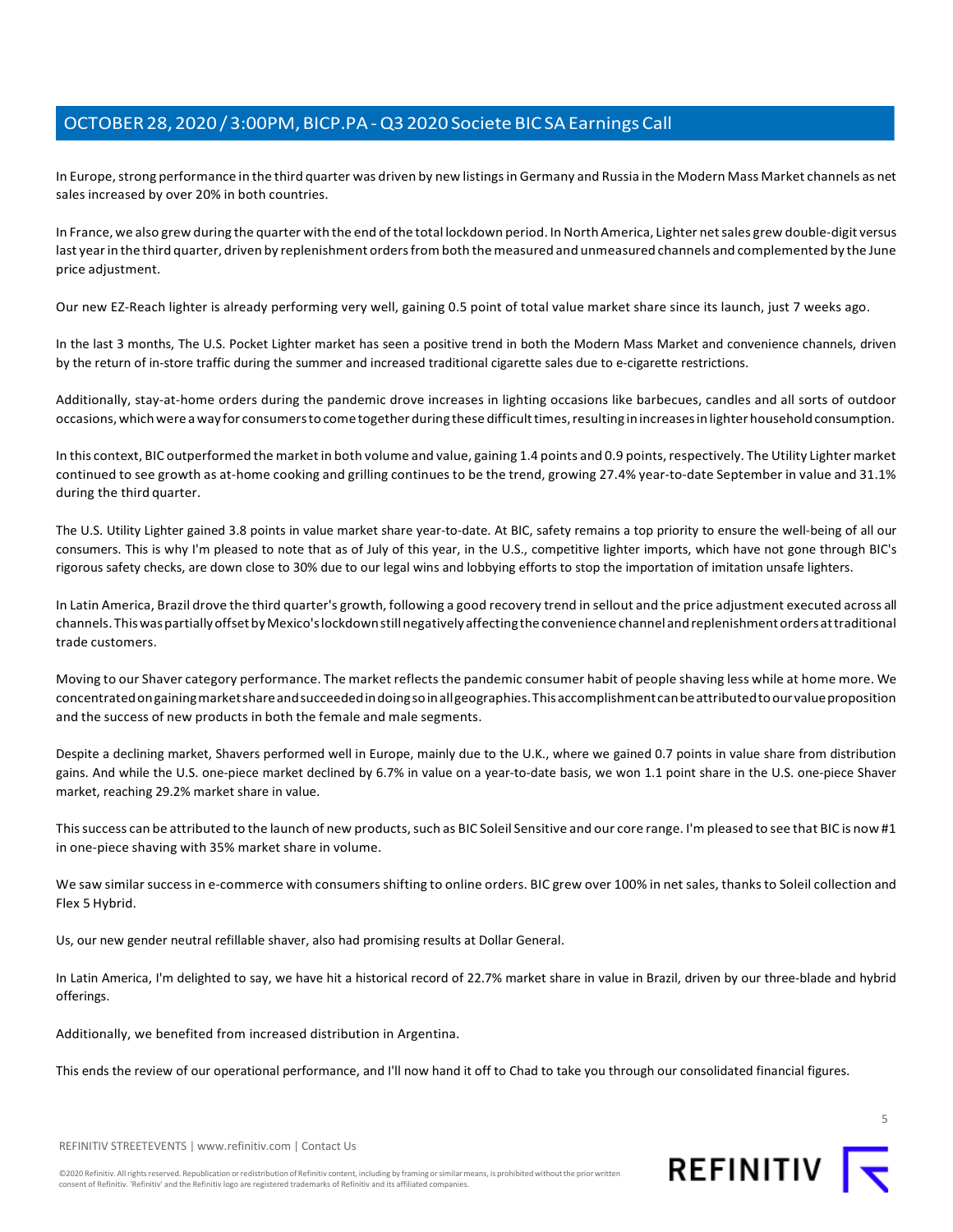## <span id="page-5-0"></span>**Chad J. Spooner** *- Société BIC SA - CFO*

Thank you, Gonzalve. I'll begin by reviewing the net sales results for both the third quarter and the first 9 months of 2020.

Third quarter net sales on an as-reported basis were down 9.4% versus last year. On a comparative basis, our net sales were down 3.5%. Currency fluctuations had a negative impact of minus 6.4 points. This was mainly due to the continuing sharp decline of the Brazilian real and the decline of the U.S. dollar against the euro.

Net sales for the first 9 months of 2020 totaled EUR 1.2178 billion, down 15.9% as reported and down 13.2% on a comparative basis. Here again, the negative impact of currency fluctuations of minus 2.8 points was mainly attributable to the decline of the Brazilian Real.

The COVID-19 impact on the decrease in the 9 months net sales is estimated between 10 and 11 points. The perimeter impact adjustment includes mainlyourrecentacquisitionsofDjeepandLuckyStationeryinNigeria.Asareminder,duetoArgentina'shyperinflation,weareexcludingArgentina from our net sales on a comparative basis.

On Slide 9, you can see the key elements of the summarized P&L results. Gross profit margin for the first 9 months in 2020 decreased 2.2 points at 48.1% compared to 50.3% in the first 9 months of 2019.

Normalized IFO for the first 9 months of 2020 was EUR 176.2 million compared to EUR 241.1 million last year, with a Normalized IFO margin of 14.5% this year versus 16.6% for the first 9 months of2019.

Let me now review the NIFO margin change for the first 9 months of 2020 versus 2019. As just mentioned, the gross profit margin decreased 2.2 points to 48.1%. Excluding under absorption of fixed costs due to the COVID-19 pandemic, gross profit margin increased by 0.2 points. This was driven by favorable foreign exchange and a decrease in raw material costs. This favorability was partially offset by unfavorable manufacturing cost absorption and increase inpromotions.

A decrease in brand support had a favorable impact of 0.5 points on the NIFO margin. Operating expense and other expenses were higher by 2.8 points,resulting fromthe sharp decline in thenetsales and the costto implement our neworganization,partially offset by otherreductions across all geographies as we execute our OpEx actions announced in May.

As we cover the year-to-date nonrecurring items from the left to the right, we had EUR 13.9 million of restructuring costs. The main drivers of these restructurings are the transformation plan, the closure of our Ecuador factory and recently announced Latin America commercial operations restructuring, where we're moving to an indirect model in several countries.

As discussed in the second quarter, we had EUR 41.7 million related to the Cello impairment on property, plant and equipment and trademark. This was a result of lower-than-anticipated sales resulting from the lockdowns that India has been experiencing and as a result of lower volume than initially expected, which have impacted our planned cost efficiencies.

Inthethirdquarter,wehadEUR44.1millionoffavorablepensionadjustmentintheUnitedStates.Ouryear-to-datenonrecurringitemsalsoinclude EUR 29.5million in cost of goods, of which EUR 24.9million is unfavorablemanufacturing cost absorption,resulting fromplant closures and lower product demand due to COVID19.

There is also EUR 4.6 million of direct expenses related to additional employee protection implemented to fight against the spread of the coronavirus, items such as cleaning supplies, masks and sanitizers. We also had an impact of EUR 2.8 million in operating expenses and other expenses, mostly commercial force underactivity due to COVID-19.

Let me now review the NIFO margin change versus prior year for the third quarter of 2020. The gross profit margin remained broadly stable, while brand support investments were lower and had a favorable impact of 0.4 points on NIFO.

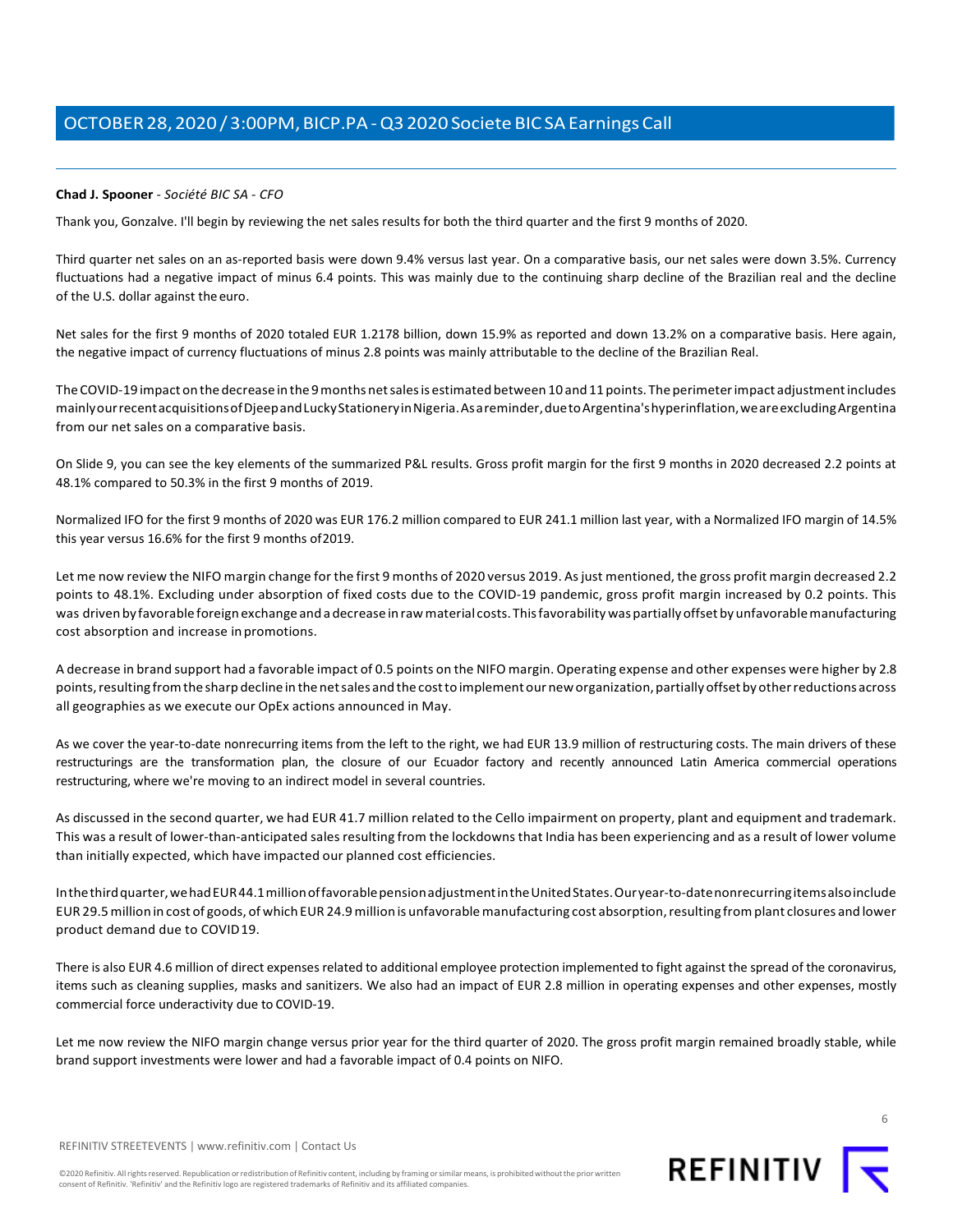OpEx and other expenses were lower by 0.6 points, resulting from the savings across the company, partially offset by the impact of the decline in net sales and the cost to implement our new organization.

Third quarter 2020 nonrecurring items included EUR 6 million of restructuring costs, of which the transformation plan and Latin America commercial operations restructuring are among the main drivers. As just mentioned, on the year-to-date bridge, we had EUR 44.1 million of favorable pension adjustments in the U.S. And for the third quarter, we had EUR 12.4 million in cost of goods, of which EUR 11.7 million is unfavorable manufacturing cost absorption resulting from plant closures and lower production demand due to COVID-19. The impact from direct expenses related to additional employee protection implemented to fight against the spread of the coronavirus is EUR 0.7 million in the third quarter.

Slide 12 shows Normalized IFO to net income for the first 9 months of 2020. Year-to-date income before tax was EUR 139.3 million compared to EUR 212.0 million in the first 9 months of 2019.

Net finance revenue was a positive EUR 7.1 million compared to a positive EUR 2.8 million forthe same period in 2019. The increase is explained by 2020 having a higher favorable impact from the fair value adjustments to the financial assets denominated in U.S. dollars versus Brazilian Real and Mexican Peso.

Net income group share was EUR 90.1 million as reported for the first 9 months of 2020 compared to EUR 152.6 million in 2019.

Normalized net income group share was EUR 131.2 million compared to EUR 177.3 million last year. The effective tax rate for the first 9 months of 2020 was 35.3% versus 28.0% last year.

EPS group share was EUR 2.00 compared to EUR 3.39 for the first 9 months of 2019. Normalized EPS group share decreased 25.7% to EUR 2.92 compared to EUR 3.93 last year.

On Slide 13, we see the main elements in working capital. Inventories ended the period at EUR 418.0 million and accounts receivable at EUR 481.5 million. Trade and other payables were EUR 108.7 million at the end of third quarter. The decrease in inventory days compared to the end of September 2019 was a result of management'sfocus on inventory reduction asthe impact of the decline in sales challenged the company to be even more vigilant with inventory production and management.

Accounts receivable had a favorable impact on cash versus September 2019, as we closely monitored and drove our collection efforts in this challenging COVID environment. We had particularly strong cash collectionsin North America, whereas Latin America and India struggled due to the pressures in localmarkets.

This next slide summarizes the evolution of our net cash position between December 2019 and September 2020. Net cash from operating activities was EUR 231.3 million, including EUR 160 million in operating cash flow and EUR 71.3 million of positive impact from the change in working capital and others. Among the drivers of the working capital were the benefits from accounts receivable of EUR28 million compared to December of 2019 and inventory, which contributed EUR 8 million.

Net cash was also impacted by investments in CapEx as we invested EUR 58.2 million in the first 9 months of 2020. The dividend payment was EUR 110.2 million, and we bought back EUR 7.4 million worth of shares in the first 9 months of 2020. The EUR 36.8 million of others is mostly related to foreign exchange. Our net cash position at the end of September was a positive EUR 128.1 million.

This ends the review of our third quarter and first 9 months 2020 consolidated results. Now let me give the floor back to Gonzalve.

#### **Gonzalve Bich** *- Société BIC SA - CEO & Director*

Thanks, Chad. For the balance of the year, we expect our overall performance to continue to be subject to macroeconomic uncertainties and consumption trends related to the pandemic, which affect our 3 categories. The associated businessrisks persist in Latin America and India, which are

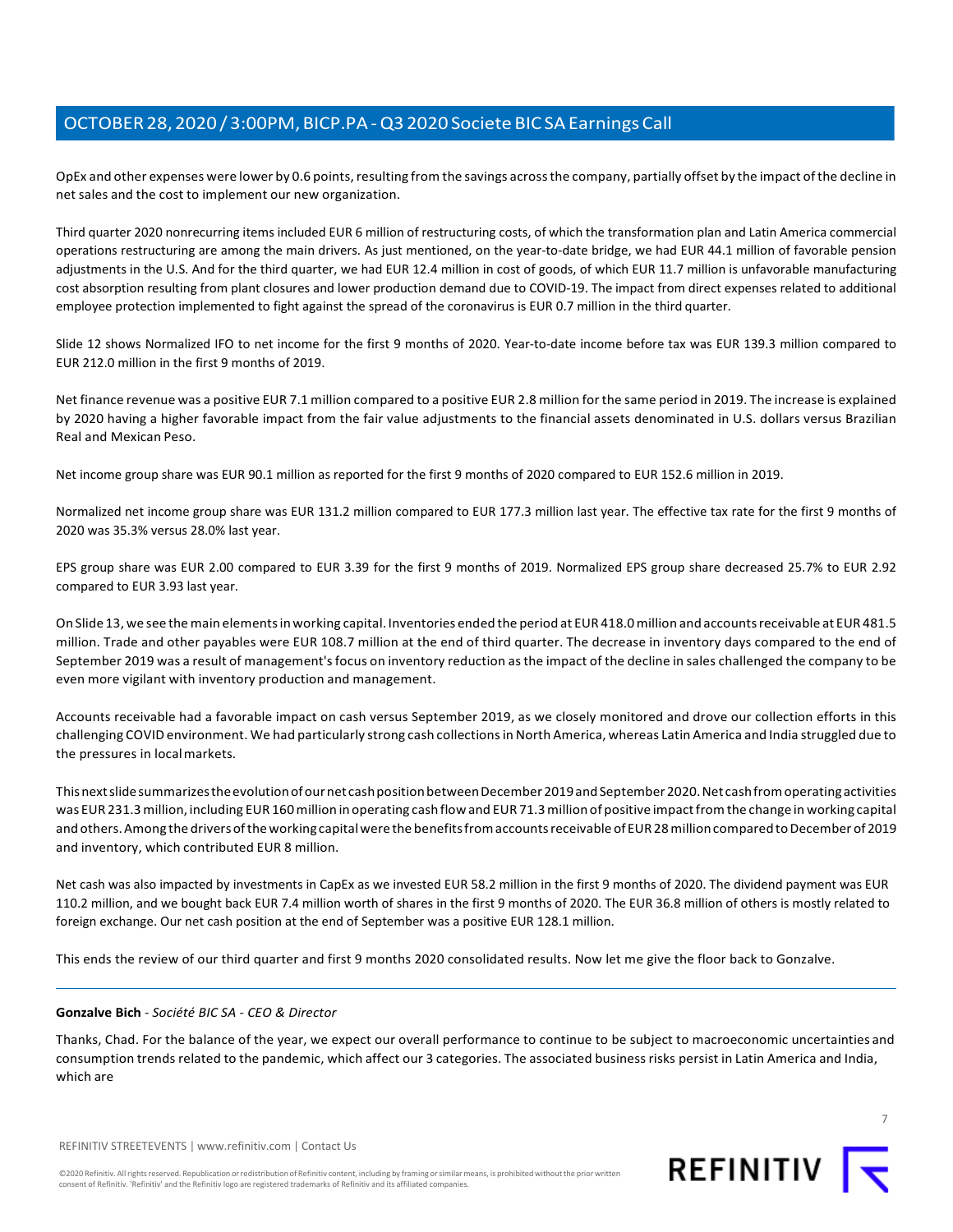amongst the most disrupted regions. One of the biggest drags on our forecast for the fourth quarter in Stationery for net sales will be the delayed Back-to-School periods in many Southern Hemisphere countries.

In this context, we will continue to prioritize operating cash flow generation, while sustaining our momentum of share gain and operational efficiency. For the full year, we are now targeting more than EUR 20 million of operating expense reductions. Full-year normalized income from operations margin is expected to be above 13.5%.

Let me conclude now before we move on to our Q&A session. Our transformation journey is underway as we pivot towards becoming a more agile, innovative and consumer-centric company. Our 9 months results prove that the shifts we are making are working, despite challenging trading environment and business context.On November 10, our Capital Markets Day will unveil our plan to deliver accelerated and sustainable growth in response to the current trading environment, and more importantly, in response to long-term industry-wide challenges.

I will share with you my ambition to be relentlessly focused on our consumers by addressing not only the challenges faced by our own categories, but the ones faced by all consumer products companies today over the world.

From sustainability to shifting consumershopping habits, building on our Invent the Future plan, we have a clear road map to accelerate growth for each of the 3 categories, while sustaining margins and strong cash generation. We are determined to ensure reliable returnsto shareholders for many yearsto come. I look forward to speaking with you again on November 10. Thank you.

Thank you very much, and we're now going to open up for the Q&A session.

## **QUESTIONS AND ANSWERS**

#### **Operator**

(Operator Instructions)

<span id="page-7-0"></span>And the first question comes from the line of Nicolas Langlet from Exane BNP.

## **Nicolas Langlet** *- Exane BNP Paribas, Research Division - Research Analyst*

I'vegot4questions,please.ThefirstoneontheLightersdivision.SoyoumentionedthesolidmomentumintheU.S.,supportedbythereplenishment and price increase. At the end of Q3, what was the inventory level at retailer level? And do you expect further replenishment impact in Q4 or in the coming quarters?

Second question. On the Q4 margin bridge, if we put aside last year incentive benefits, are there any reason why the gross margin brand support and OpEx would change materially compared to the Q3 trend?

Third question. Of the EUR 20 million OpEx reduction you expect for the full year, how much were already generated over the curtailments?

And finally, in terms of use of cash. So you showed that you had quite a resilient cash generation over the first 9 months. Solid balance sheet. Share price is at 10 years low. What prevents you today to reactivate the share buyback?

#### **Gonzalve Bich** *- Société BIC SA - CEO & Director*

Nicolas, I'm glad to hear that you're well. I've got your first question, your fourth question. I think Chad's got your second question. Your second one and your third one, your line was breaking up. Could you repeatit?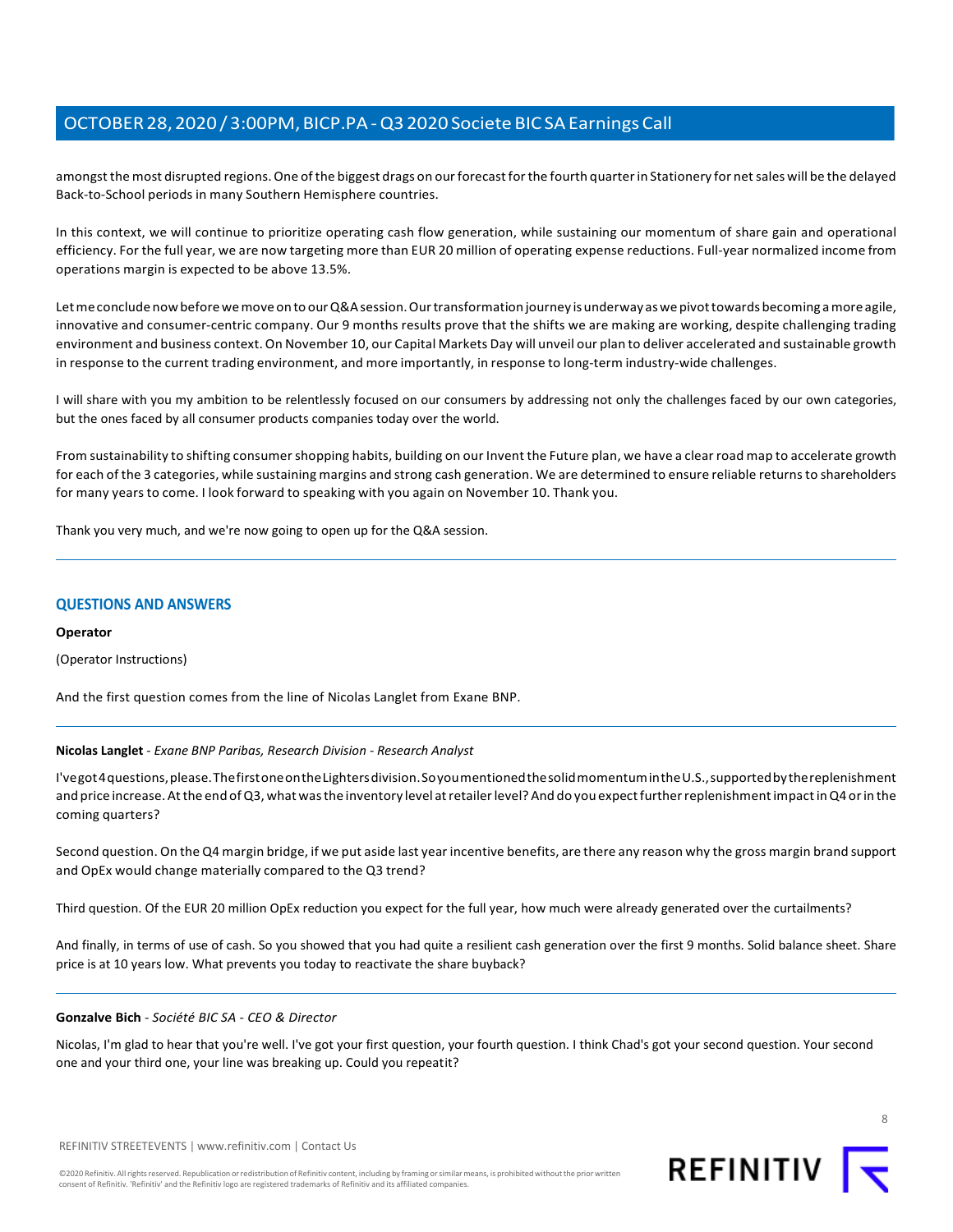#### **Nicolas Langlet** *- Exane BNP Paribas, Research Division - Research Analyst*

Yes, sure. So the third. Why is of the EUR 20 million OpEx optimization you expect for the full year, how much was already generated in the first 9 months?

#### **Chad J. Spooner** *- Société BIC SA - CFO*

I got it. Understood. Nicolas, thank you.

#### **Gonzalve Bich** *- Société BIC SA - CEO & Director*

Good. So thank you for that clarification. So Lighter, as I've said for many of these calls, our focus is to make sure that all of our retailers around the world, but in the U.S., specifically, also have the right levels of inventory based on the last couple of quarters of sales and the forecasted sales moving forward.

You're absolutely right. And I remember at our H1 call, you called that there would be a strong Q3 with replenishment, and that's what we saw, and I'm thrilled by it.

I think today, retailers in the U.S. have the right level of inventory. What will continue to evolve as consumption trends, and we stay very close to those to make sure that we're able to serve all the orders.

The other thing that I would remind us of, is the launch of EZ-Reach, which is so important for us. Opening up this new segment in the category, the first 7 weeks have been really positive. And in the fourth quarter, we'll get a full quarter of that launch effect. And then into 2021, hopefully, we keep gaining share.

#### **Chad J. Spooner** *- Société BIC SA - CFO*

And in regards to your second question about the Q4 OpEx, should we expect to see any material changes from what we're seeing in Q3? The answer is, no. What we'll have is, we'll have continued strength from the May actions that we're doing, continue to flow through the fourth quarter, which leads right into your third question about the EUR 20 million announced in May, how much was achieved through the first 9 months. I think I'll emphasize what Gonzalve said is that we're anticipating doing a little bit more than EUR 20 million.

So we've said we will actually surpass that EUR 20 million. And I would comment that we gave, in the second quarter, we talked about a range of EUR 7 million to EUR 9 million achieved.

Third quarter is very similar to that, and we can expect similar type of performance in the fourth quarter as well as we continue to go through, which is why we feel comfortable that we'll actually surpass the EUR 20 million.

#### **Gonzalve Bich** *- Société BIC SA - CEO & Director*

To your fourth question, Nicolas, share buyback today, we're in blackout period until our Capital Markets Day. And then as you know, we -- the Board, we made a decision earlier this year to suspend, and so that decision is still in place.

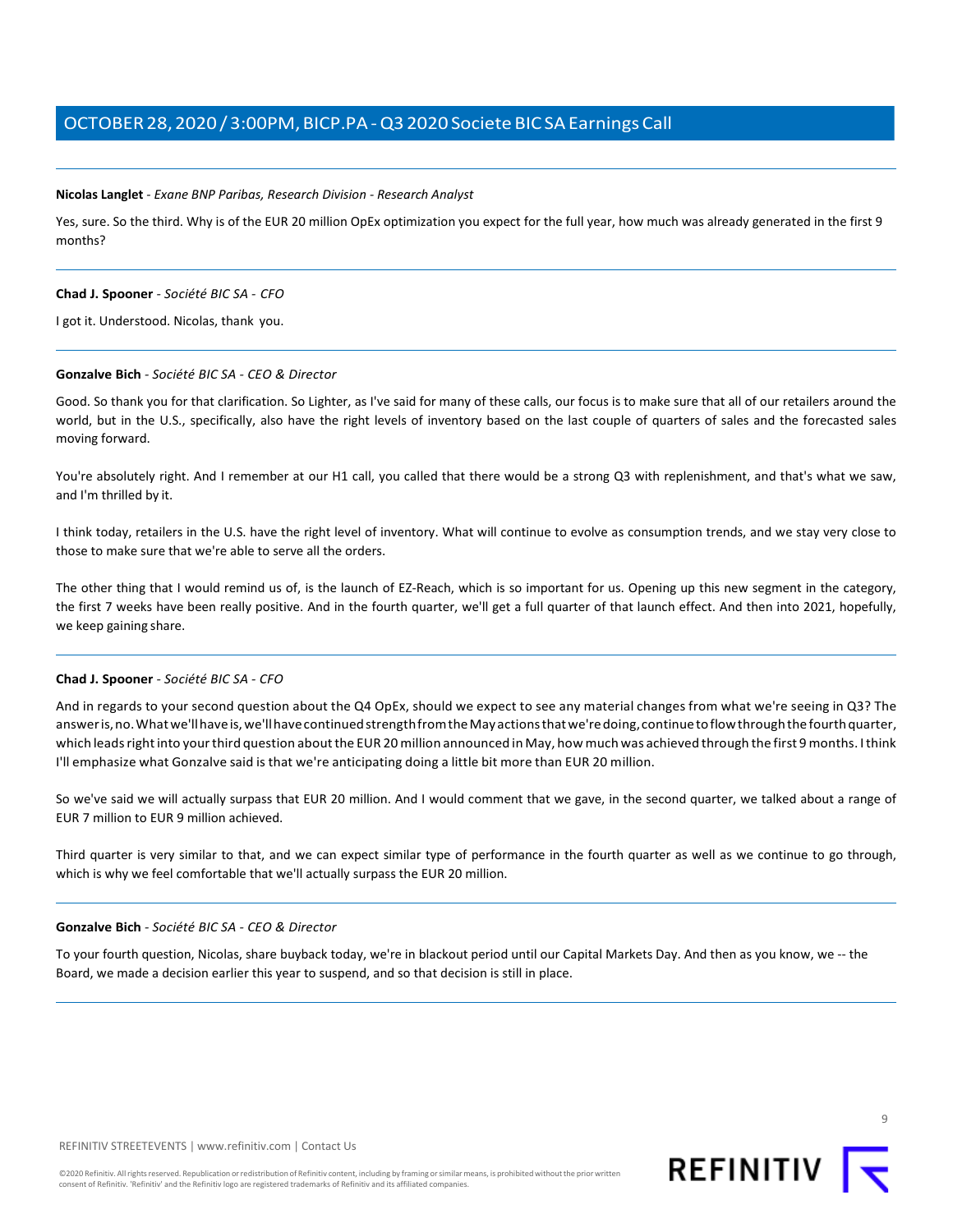#### **Nicolas Langlet** *- Exane BNP Paribas, Research Division - Research Analyst*

Okay. And just to come back on the Q4 margin bridge and notably, on the brand support, wasthere anything special in Q3 in terms of timing of promotional campaign?

Or do you expect further benefit in Q4 from the brand support?

#### **Chad J. Spooner** *- Société BIC SA - CFO*

There was nothing specifically done for Q3. So Q4 will be consistent with Q3 in line. So...

#### **Gonzalve Bich** *- Société BIC SA - CEO & Director*

I would build there, saying, from a financial perspective, Chad is spot on. From an operational one, yes, I mean, let's say, it's 2 years ago, Q3 would have been made up of TV advertising and billboards and a number of other activities to drive impulse purchase in store.

This year, Itold you very on -- in the year, pivotto digital, leveraging digital communication, working themarketin a very different way. But as you said, Chad, on a financial level, there is no real change.

#### **Operator**

<span id="page-9-0"></span>The next question comes from the line of Charles Scotti from Kepler.

#### **Charles-Louis Scotti** *- Kepler Cheuvreux, Research Division - Research Analyst*

I have a couple of questions. The first one on your EBIT margin forecast for the year. If we assume consensus sales of EUR 1.7 billion for the year, it's implying something like a 41% year-on-year decline of the adjusted EBIT inQ4.

What explains this cautious net? And do you -- does it includes -- very cautious topline assumptions of Q4?

My second question, on the EUR 13 million COVID-19 impact in Q3, can you give us the split by divisions as you did in your half year report?

And finally, on the U.S. pensions adjustment, EUR 44 million, I guess it's noncash, but can you confirmthis?

#### **Gonzalve Bich** *- Société BIC SA - CEO & Director*

I'm sorry, Charles, the last part of the last question was, can you something this...

#### **Chad J. Spooner** *- Société BIC SA - CFO*

Confirm that it is...

#### **Charles-Louis Scotti** *- Kepler Cheuvreux, Research Division - Research Analyst*

Can you confirm that the EUR 44 million U.S. pensions adjustment is noncash?

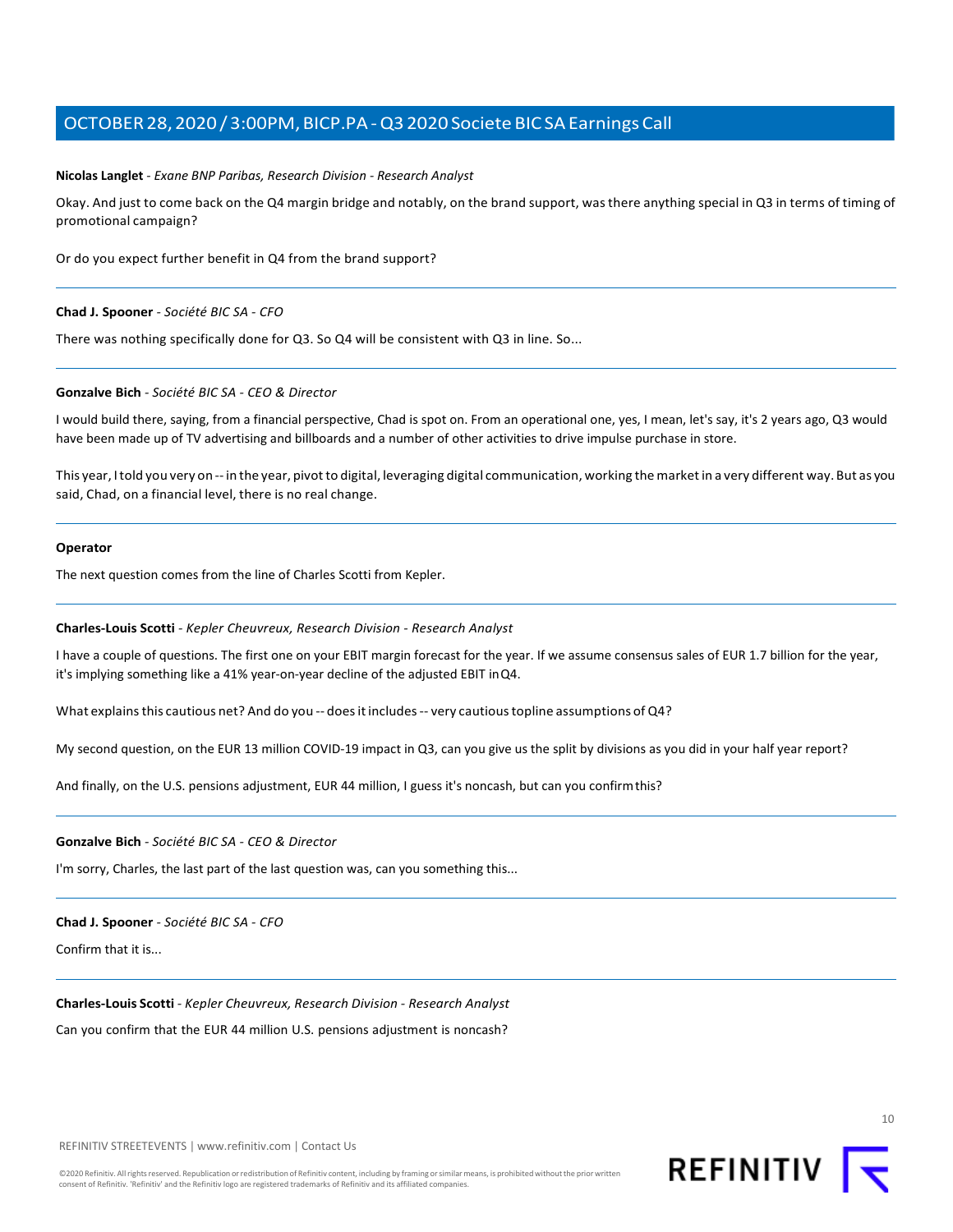#### **Gonzalve Bich** *- Société BIC SA - CEO & Director*

Yes. No problem, I was just making sure that was the question, okay. So on your first one, I think -- and I'll let Chad complement my answer. Really, what I think about is the geographic and category mix, right?

Sointhefourthquarter,you'regoingtohavealotofStationeryintheSouthernHemisphere,andyou'renotgoingtohavethatstrongreplenishment of Lighter in the U.S.

#### **Chad J. Spooner** *- Société BIC SA - CFO*

Correct. And as we look at -- you say Q4 cautious, what we're looking at is what happens from a Stationary standpoint will drive really the Q4, where we see the topline coming in.

So I know you have the consensus at, but what we see from a margin perspective, we still see, as we mentioned to Nicolas, a similar type of strength that we have historically ex the third quarter impact from the Lighter, right?

So you need to adjust for the fact that we had the replenishment, which drove a lot of the strength in the third quarter, and the fourth quarter will be more normalized from in terms of the mix between the different categories.

And on the second question, the COVID impact by division, it's about half is coming from Stationary, and then 1/4 from Lighter and 1/4 from Shaver.

And your third question, U.S. pension adjustment, noncash. Yes, that's a large accounting adjustment that the operating benefit will be coming over numerous years. So it's accounting adjustment, which is why we normalize, fornoncash.

#### **Operator**

There are currently no further questions in the queue.

(Operator Instructions)

We do have a follow-up question coming from the line of Charles Scotti from Kepler.

#### **Charles-Louis Scotti** *- Kepler Cheuvreux, Research Division - Research Analyst*

Sorry, I have a follow-up question. I assume that Swedish Match mentioned raw materials headwind for their Lighters division.

Do you see the same trend? And can you help us to quantify when -- and to quantify and to time when this raw material will hit the P&L?

#### **Gonzalve Bich** *- Société BIC SA - CEO & Director*

So as you can imagine, all of our raw material for fourth quarter is already baked in because those have been negotiated well in advance.

So any headwinds that will be coming through from a raw material standpoint wouldn't impact us until next year. But we have not had any kind of -- as we're rolling up next year, we're looking at whatthat is because there are certain markets, as you know, are not asfavorable this year, but we have no impact in the fourth quarter from a negative raw material.